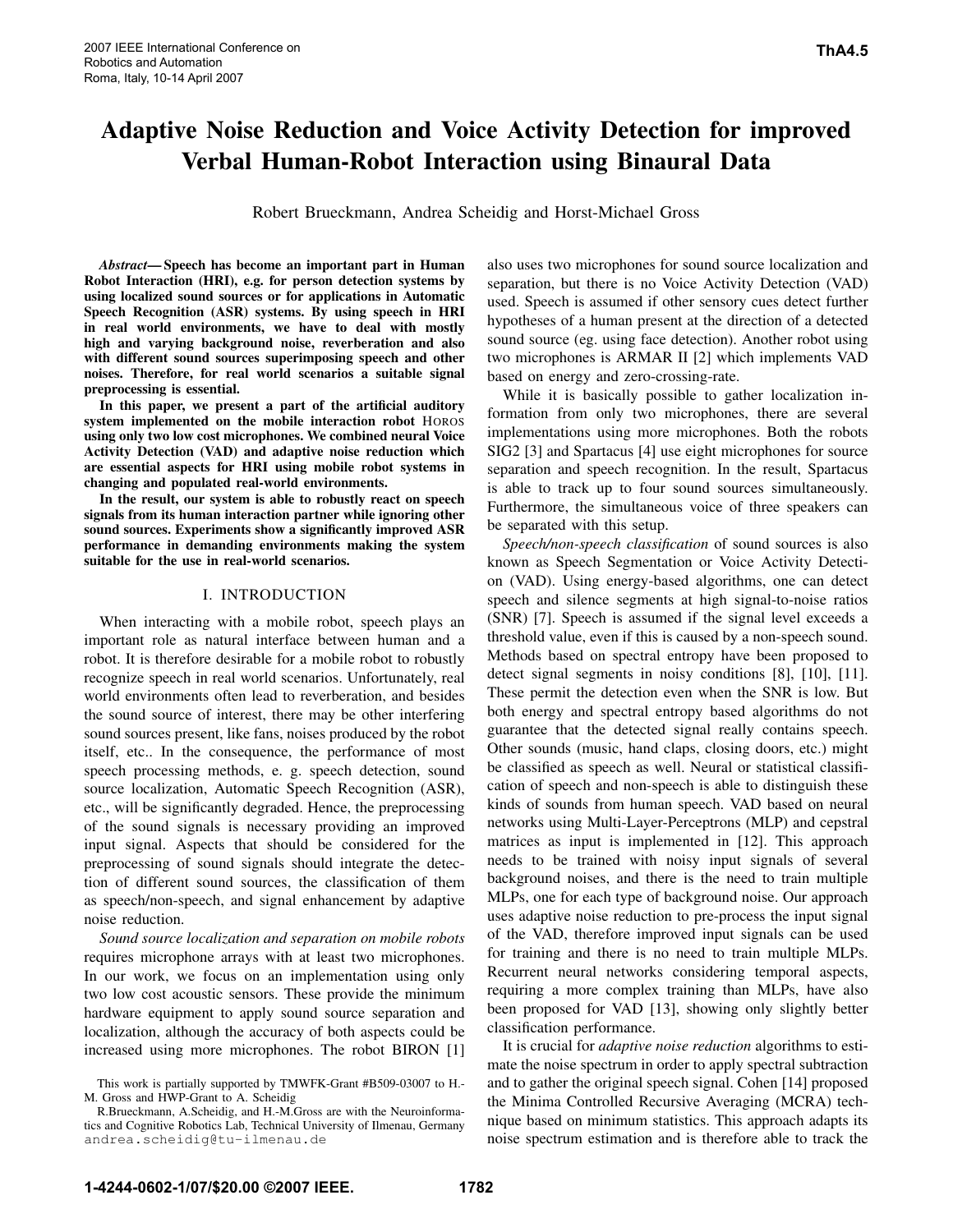noise statistics even in non-stationary noisy environments. Rangachari [17] derived a similar algorithm yielding faster adaptation when the noise spectrum is rapidly changing. As we will discuss in Sec. III-C we extended this approach to use the output of a neural VAD to detect non-speech regions which further improves the noise suppression.

This paper is organized as follows. Sec. II describes the mobile robot HOROS on which the auditory system is implemented, and potential applications to the new auditory system are presented. Sec. III gives an overview of the auditory system itself and describes the integrated methods of source separation, voice activity detection, and adaptive noise reduction. Finally, in Sec. IV, we present experiments demonstrating the performance of the VAD and the adaptive noise reduction.

# II. ROBOTIC PLATTFORM AND APPLICATION

For our experiments we use the mobile interaction robot HOROS (HOme RObot System)<sup>1</sup>. HOROS' hardware platform is an extended Pioneer robot from ActiveMedia. It integrates an on-board PC (Pentium M, 1.6 GHz, 512MB) and is equipped with a laser-range-finder (SICK) and sonar sensors. For the purpose of Human Robot Interaction (HRI), this platform was mounted with different interaction-oriented modalities such as front and omnidirectional cameras, a touchscreen, and a speaker.

Two low-cost microphones of type YOGA EMR-106 are mounted at both sides of the robot's head. The distance between them is 27 cm. Since we are only using two microphones, we are able to use the on-board sound card of the Pioneer's PC for audio recording, avoiding the need for additional multi-channel audio capture hardware.

Our proposed auditory system used on HOROS is designed for the following applications:

- ASR: By pre-processing the input sound signal of an ASR system, we expect lower word error rates.
- Localization of speakers: By combining sound source localization and VAD we will differentiate between localized speakers from other sounds, which is especially important for HRI.
- Recording of voice messages of users: The voice recorder feature is used as a sort of answering machine. The user can provide voice messages which will be stored by the robot for later use. By using VAD, the beginning and the end of the user's speech can be detected to automatically start and stop the recording. Thus, there is no user interaction required, e.g. by pressing start/stop buttons on the robot's touch screen.

## III. INTEGRATED METHODS

The auditory system consists of several technical and methodical aspects, whereby the steps of audio signal processing are depicted in Fig. 1. The input for the auditory system is provided by the raw stereo signal of the two

<sup>1</sup>http://wcms1.rz.tu-ilmenau.de/fakia/ HOROS-Homepage.horos\_project.0.html?&L=1 microphones, sampled at 44.1 kHz. Additionally, the sound localization and the people tracker [18] provide information on the direction of possible interaction partners currently speaking. This information is used to initialize delay-andsum beamformers in the respective directions [6]. The beam patterns of these beamformers are used by the Geometric Source Separation algorithm (see Sec. III-A).

The adaptive noise reduction uses a minimum statistics approach [19] to estimate the noise spectrum and to improve signal quality by applying a Wiener-type gain filter (see Sec. III-C). The enhanced signal is used to detect speech using a neural voice activity detector (see Sec. III-B). The results of the VAD are used to further enhance the noise spectrum estimate, especially if no speech is present.

The respective parts of the auditory system will be described in the following sections, mainly focussing on the aspects of the VAD and adaptive noise reduction.

# *A. Source Separation*

For many processing tasks, it is often desired to only process one of the captured sound sources, e.g. the desired speaker's voice as input to the ASR system. Sound source separation techniques can be used to gather the sound source of interest out of an audio signal mixture recorded by spatially separated microphones.

We use the "Geometric Source Separation" (GSS) techni-<br>a described in [5] and [6] for concretion of the appellario que described in [5] and [6] for separation of the speaker's voice and one interfering sound source from a different direction. The sound source localization (see Fig. 1) is used to detect new sound sources and to initialize the beam patterns of the GSS algorithm accordingly with delayand-sum beamformers [6]. Additionally, our people tracker provides direction information on where speakers are to be expected, e. g. by detecting legs and skin color using other sensory cues. This information is used to select the desired GSS output channel containing the speech of the user for further processing. Although the attenuation using the two microphones is only 1-2 dB for typical noisy real-world recordings, the preprocessing provides a better signal than using only one microphone.

# *B. Voice Activity Detection*

Distinguishing speech from other sound sources gives the robot a powerful new opportunity to detect potential interaction partners. We use a neural network approach for detecting speech in the surrounding of the robot. An MLP network is trained to classify short periods of the audio signal into speech or non-speech segments.

Mel Frequency Cepstral Coefficients (MFCC) [9] are used for dimensionality reduction of the network's input data and because of their ability to represent audio signals according to human perception. We use 12 MFCC as features for speech/non-speech classification, excluding the first coefficient mostly representing the overall signal energy. To include information from previous frames, the differences between the last and the current coefficients are calculated along with the change of these delta values. Additionally, we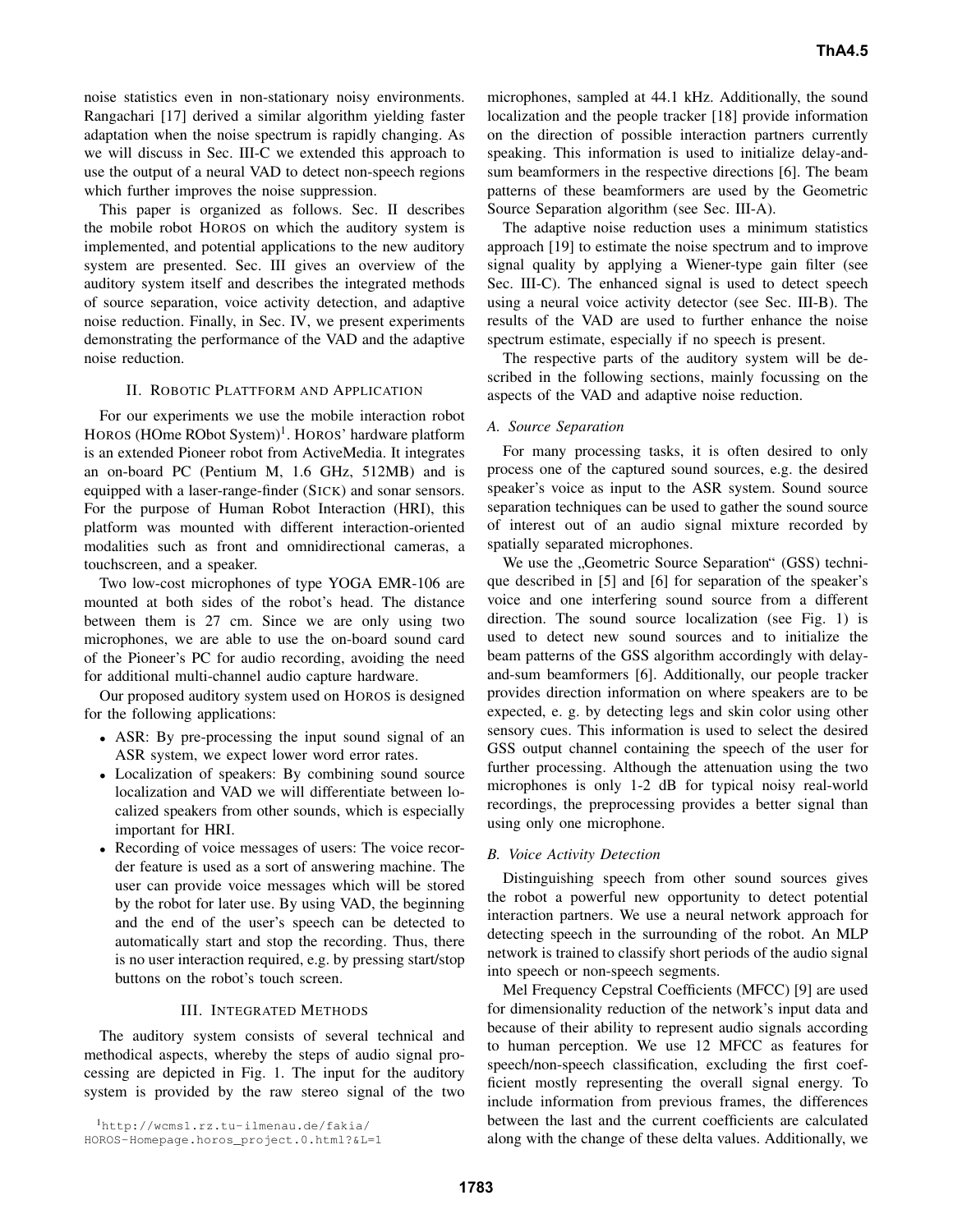

Fig. 1. Overview of the proposed Auditory System. The methods discussed here are displayed in the dashed box in the middle.

added spectral entropy as a classification feature, which is calculated according to [10]

$$
H = -\sum_{k=1}^{N} p_k \log p_k \tag{1}
$$

where  $p_k$  is the probability density function (PDF) of the current frame's input spectrum  $S(k)$ , which can be calculated using:

$$
p_k = \frac{S(k)}{\sum_{i=1}^N S(i)}.\tag{2}
$$

*1) Network Architecture:* The MLP gets its input from the MFCC with their delta values and the entropy of the signal. Thus, the input of the net consists of 37 values. The hidden layer of the network provides 15 hidden neurons with tanh activation function. We also tested networks with two hidden layers, which however did not show improved classification performance. The output of the network consists of one neuron with tanh activation function. Its value is trained to be in the range of  $-1 \dots +1$  where  $-1$  means non-speech and +1 means speech frame.

*2) Training data:* The training data recordings for the neural net were divided into frames of 1,024 samples (23 ms at 44.1 kHz samplerate) with 50 % overlap. The frames need to be short enough to contain a stationary audio signal. Voice recordings of 9 speakers (5 female, 4 male) were used, which were recorded in a silent environment without significant noise and reverberation. Therefore, we could label the frames as speech or non-speech just by using an energy threshold that we empirically set to  $-24$  dB below the maximum amplitude of the recorded signal. Afterwards, the resulting speech frames were included in the data set for training and testing. We used a total set of 13,521 frames consisting of 6,316 speech frames and 7,205 non-speech frames. The non-speech samples were gathered from three different kinds of sounds: noises (eg. PC fans), music, and environmental sounds such as shutting doors, clicks, coughs, etc.. The target vector used to calculate the training and test error contained binary teacher values (-1 for non-speech frames and +1 for speech frames). The entire data set was divided into training data (50 %), validation data (25 %), and test data (25 %).

*3) Training:* The network was trained using classic backpropagation [15]. An increase of the validation error indicates overlearning of the network so the training was stopped in that case. The test data was used to measure the classification performance on data which was not included during training. The output of the network for each test input pattern was assigned to contain speech/non-speech using a threshold parameter set to 0.

*4) Smoothing:* Although the classification result of the neural network can be used to segment a recording into speech and non-speech by using the threshold value of 0, the output of that VAD is still very noisy. This is because of outliers in the classification output. Their amount can be reduced by postprocessing the output of the neural network (see Fig. 2, top row). In a first step, the fixed threshold of 0 is replaced by a state model using hysteresis-like thresholds to switch between the states "speech" and "non-speech". This state model forbids transitions between the classes speech and non-speech if the network output is between - 0.5 and +0.5. Therefore, weak classification results close to 0 cause the state model to remain in its current state. As can be seen in the middle row of Fig. 2, this state model can eliminate many outliers of the final classification result. Further improvement can be obtained if the network outputs are averaged prior to applying the state model. The lower row of Fig. 2 shows the network output after using a mean of 5 adjacent frames. To avoid the loss of weak speech components at the beginning and the end of a speech segment, we propose to use 5 future frames for smoothing if the current state is non-speech and 5 frames of the past otherwise. To have access to the needed future frames, a delay of the classification result by 4 frames (∼46 ms) has been introduced.

#### *C. Adaptive Noise Reduction*

The recordings made with the microphones of the mobile robot are disturbed significantly by additive noise. Parts of that noise are produced by the robot itself, mainly by the fans of the PCs and noise produced by the sonar controllers. Additionally, non-stationary background noises might appear dependent on the environment of the robot. The noise markedly degrades the performance of typical speech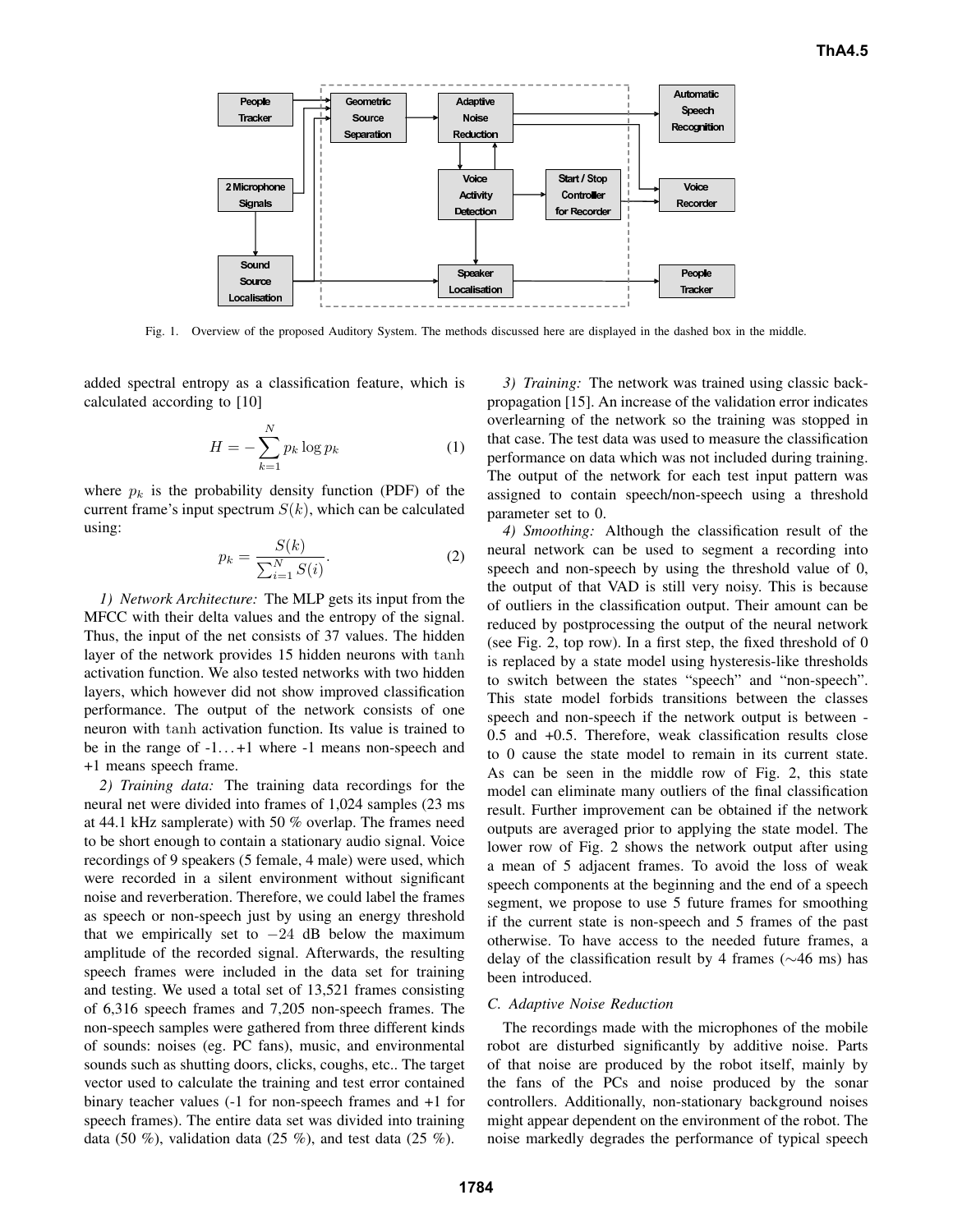

Fig. 2. Classification of a sound input consisting of three speech utterances (first 4 sec.) and one non-speech noise signal (between  $6^{th}$  and  $8^{th}$  sec.) using different post-processing. Top: Speech segmentation using a fixed threshold of 0.5. Middle: Speech segmentation using a state model ignoring weak classification results close to zero. Bottom: Speech segmentation by averaging over 5 frames of the neural network output and using the state model.

processing methods such as VAD and ASR. To improve the performance, we use a modified version of the adaptive noise reduction proposed by Rangachari et al. [17]. It enables the robot to operate in different noisy environments without manually collecting noise segments. The method is based on minimum statistics of the noisy input signal introduced by Martin [19].

A microphone signal containing additive noise can be expressed as

$$
y(t) = s(t) + n(t) \tag{3}
$$

where  $s(t)$  is the clean input signal and  $n(t)$  denotes the additive noise component. To apply noise reduction to the recorded noisy signal  $y(t)$ , it is necessary to obtain an estimate of the noise spectrum. Subsequently, spectral subtraction can be used to retrieve an estimate of the clean speech signal. Therefore, the noise reduction is applied in the frequency domain using a Wiener-type gain function  $G(k)$  resulting in an estimate of the clean input signal  $S(k) = G(k)Y(k)$ . The gain function is described by [17]

$$
G(k) = \frac{\phi_s(k)}{\phi_s(k) + \mu \phi_n(k)}\tag{4}
$$

where  $\phi_s(k)$  is an estimate of the clean signal PDF and  $\phi_n(k)$  is the PDF of the current noise spectrum estimate. The oversubtraction factor  $\mu \geq 1$  can be used for stronger attenuation if the segmental signal-to-noise ratio is very low, assuming there is currently only noise present [20]. The gain function is used to attenuate the input signal by the amount of the estimated noise component. Therefore, its values are close to 0 if there seems to be only noise currently present. If speech without noise is assumed, the values of  $G(k)$  are close to 1, leaving the input signal nearly unprocessed.

The noise reduction method by Rangachari et al. [17] uses a signal-detection to determine which frequency bins are likely to contain speech components. The presence of speech at a specific frequency is assumed if there appears a sudden increase of the energy level in the respective frequency bin. In the consequence, the adaptation of the noise power spectrum estimate is inhibited not to contain the detected speech components.

Since the given approach does not differentiate between speech and other non-stationary sound sources, an extension with a VAD can reduce the error of the adapted noise power spectrum estimate. We propose to use the neural VAD presented in Sec. III-B for this purpose. The method by Rangachari provides a frequency dependent "speech presence probability"  $I(\lambda, k)$  at time frame  $\lambda$ . We use the output  $y(\lambda) \in [-1 \dots + 1]$  of the VAD to scale down the speech presence probability if a non-speech sound has been detected at the respective time frame.

$$
I^*(\lambda, k) = \begin{cases} \frac{y(\lambda) + 1}{2} \cdot I(\lambda, k) & \text{if } y(\lambda) < -0, 5\\ I(\lambda, k) & \text{otherwise} \end{cases}
$$
 (5)

Since the use of the noisy microphone signal as input data lead to weak classification results of the VAD, we propose a two-pass noise reduction to enhance the classification performance. In a first step, the method of Rangachari is applied using its original signal decision value  $I(\lambda, k)$ . The resulting enhanced audio signal is used as the input of the VAD. A second noise reduction with the same input data as the first one is applied using the modified speech presence probability  $I^*(\lambda, k)$  and providing the final noise reduced audio signal.

#### IV. EXPERIMENTAL RESULTS

Our proposed auditory system will be used for the applications described in section II. Fig. 3 shows an example for the output of the auditory system integrating the aspects discussed. The adaptive noise reduction reduces the underlying noise automatically providing better input signals to the VAD and ASR systems. Originally, the sound source localization responded to any sound source present. By using the VAD, the non-speech detections can be ignored providing the robot with a speaker localization.

The adaptive noise reduction decreases the influence of the noise automatically within the first few seconds (see Fig. 3). It is even capable of adapting to sudden changes in the underlying noise spectrum, as can be seen in Fig. 4. Therefore, the VAD receives a signal containing much less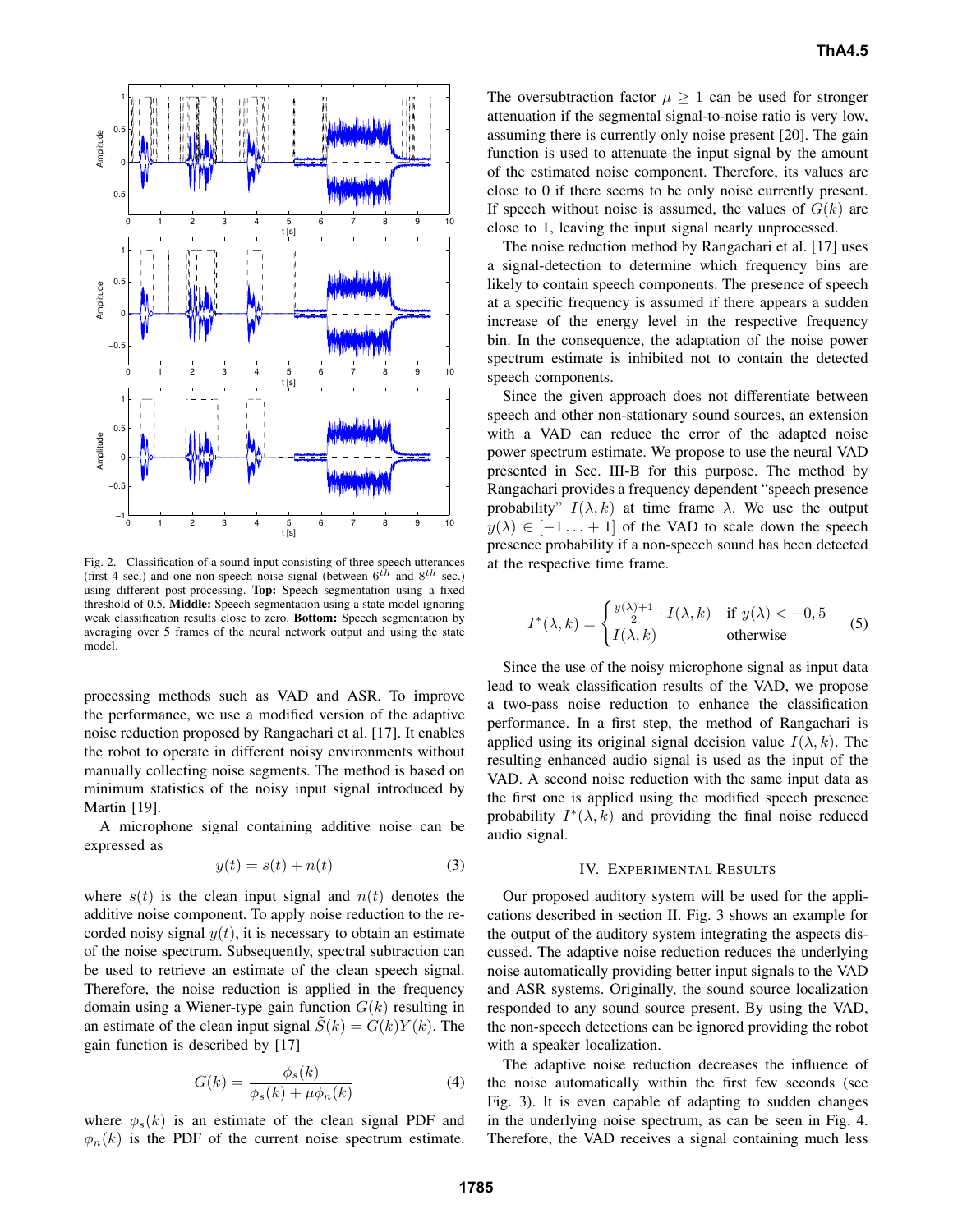noise which improves the speech/non-speech classification performance.



Fig. 3. Top: The noisy input signal containing two speech utterances and one non-speech sound (hand-clap). Middle: The output of the auditory system. The noise is reduced and the speech and non-speech segments have been classified. Bottom: The detected angle of the sound source localization, which can be combined with the classification results to ignore non-speech sounds.



Fig. 4. The wave form of one microphone signal (top) and the output of the proposed auditory system (bottom). The noise reduction reduces the amount of noise over time, even after a sudden change in the noise characteristics (dotted line).

The classification performance of the neural VAD was evaluated using the voice of 30 different speakers recorded in an office environment at distances of 75 cm and 150 cm to the robot. These voice recordings were manually labeled as speech and non-speech segments. Additionally, non-speech sound sources were recorded such as hand claps, clicks, noises produced by computer-fans, etc.. In total, there were 369,377 frames processed by the VAD (∼70 min. at a window length of 1024 samples and 50 % overlap). Tab. I shows the resulting classification rates: 83,68 % of the overall time frames were correctly classified as speech/nonspeech. Additionally, the voice recordings were grouped into recordings containing keywords of the ASR system and recordings of a read out text passage. As can be seen in Fig. 5, the classification rates of the keywords are slightly higher because these were articulated better, whereas the read out text contained more weak speech components. As can also be seen, the classification performance is degrading with larger distances. This is because the signal-to-noise ratio gets lower and the influence of reverberation is increasing in that case. The best classification performance  $(87,23\%)$  is achieved with ASR keywords at a distance of 75 cm. Since the robot HOROS is a service robot aiming at dialog-based interaction, this is a typical use case. Most of the time the speaking user will be located right in front of the robot at interaction distance.

|            | frames  | correct           |
|------------|---------|-------------------|
| speech     | 184.136 | 152,699 (82,93 %) |
| non-speech | 185.241 | 156,382 (84,42 %) |
| overall    | 369,377 | 309,081(83,68%)   |

TABLE I

|  |  |  |  |  | THE TOTAL NUMBER OF FRAMES TESTED AND THE NUMBER OF        |  |
|--|--|--|--|--|------------------------------------------------------------|--|
|  |  |  |  |  | CORRECTLY CLASSIFIED FRAMES USING THE PROPOSED NEURAL VAD. |  |
|  |  |  |  |  |                                                            |  |



Fig. 5. The speech/non-speech classification rates of the VAD at speaker distances of 75 cm and 150 cm for keywords of the used ASR system and a read out text paragraph.

By extending the *adaptive noise reduction* method by Rangachari et al. [17] with the proposed neural VAD, the detection of non-speech regions in the recorded audio signal can be improved significantly. Fig. 6 shows the mean square errors of the noise power spectrum estimates using Rangachari's method and our proposed method. The recordings contained highly non-stationary signals of noise sources so the noise reduction algorithms needed to adapt their noise power spectrum over time. The proposed method is able to adapt faster to the original spectrum leading to significantly lower noise estimation errors. This is achieved by improving the detection of non-speech regions with the neural VAD.

Finally, we show the improvement of the *word recognition rate* using the commercial, speaker-independent, and keyword-based ASR system "Novotech GPMSC" [16]. For this purpose the recognition rates were evaluated using a total of 120 clean utterances provided by four speakers (2 male, 2 female) out of a vocabulary containing 93 utterances. These were mixed with noise recordings to provide different signalto-noise ratios in the range from -5 to 30 dB in steps of 5 dB. The recognition rates of the ASR system were evaluated using the enhanced speech signal of the auditory system and compared to the results where the unprocessed microphone